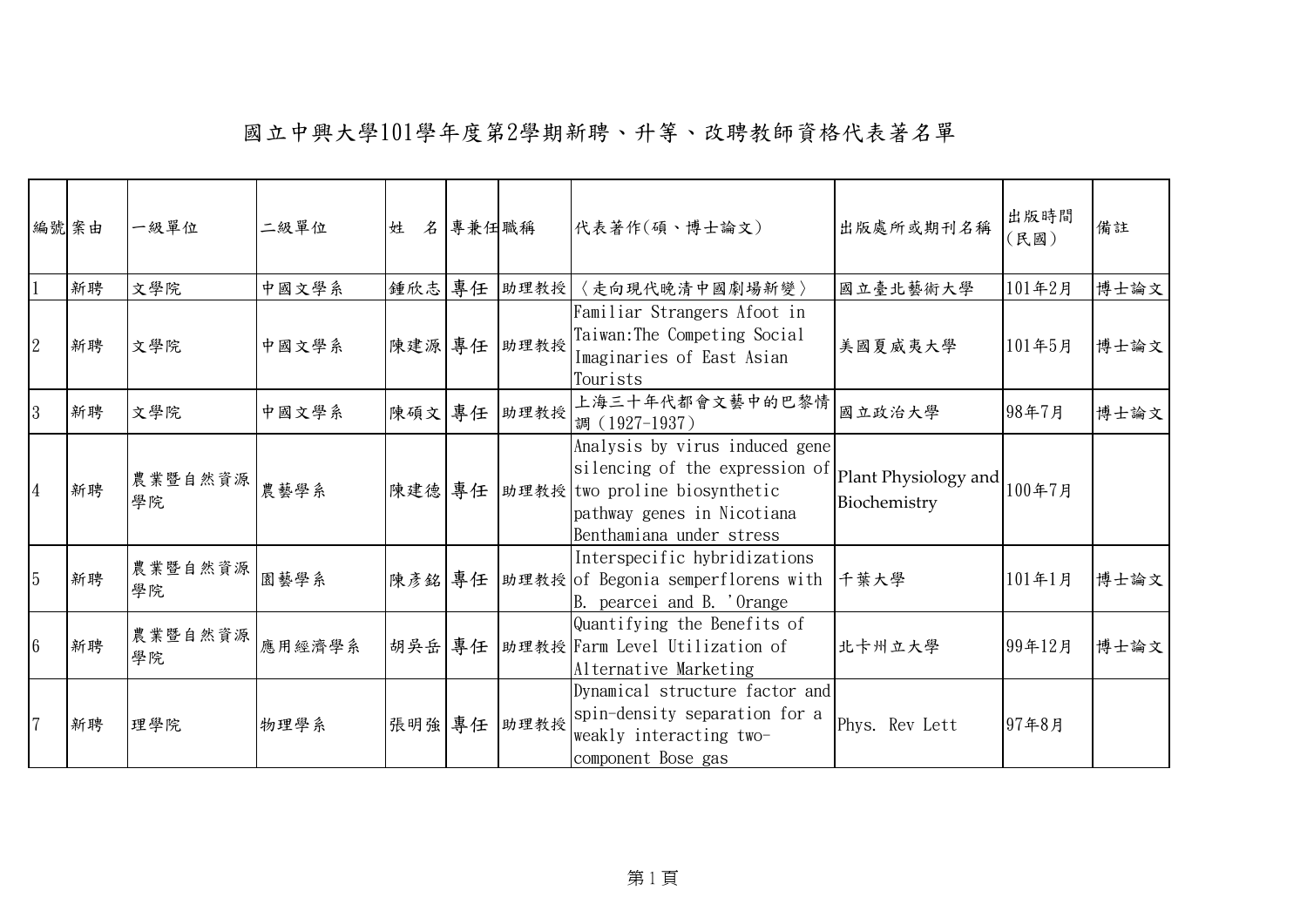|    | 編號案由 | 一級單位 | 二級單位   | 姓      | 名 專兼任職稱 |      | 代表著作(碩、博士論文)                                                                                                                                                                                      | 出版處所或期刊名稱                               | 出版時間<br>(民國) | 備註 |
|----|------|------|--------|--------|---------|------|---------------------------------------------------------------------------------------------------------------------------------------------------------------------------------------------------|-----------------------------------------|--------------|----|
| 8  | 新聘   | 理學院  | 化學系    | 柯寶燦 專任 |         | 副教授  | Zinc and magnesium complexes<br>incorporated by bis(amine)<br>benzotriazole phenoxide<br>ligand: Synthesis,<br>characterization,<br>photoluminescnet properties<br>and catalysis for ring-opening | Dalton<br>Transactions                  | 101年1月       |    |
| 9  | 新聘   | 理學院  | 應用數學系  | 陳鵬文 專任 |         |      | A novel kernel correlation<br> 助理教授 model with the correspondence<br>estimation                                                                                                                   | J math imaging<br>vis.                  | 100年2月       |    |
| 10 | 新聘   | 理學院  | 應用數學系  | 李渭天 專任 |         | 助理教授 | Extremal Problems on Subsets<br>with Forbidden Subposets                                                                                                                                          | $ph.$ $D's$<br>dissertation             | 100年8月       |    |
| 11 | 新聘   | 工學院  | 土木工程學系 | 石棟鑫 專任 |         |      | Identified Model<br>Parameterization Calibration<br> 助理教授 and Validation of the<br>Physically Distributed<br>Hydrological Model, WASH123D                                                         | Journal of<br>Hydrologic<br>Engineering | 100年2月       |    |
| 12 | 新聘   | 工學院  | 機械工程學系 | 陳任之 專任 |         |      | Management of the variability<br>of vibration response levels<br>助理教授 in mistuned bladed discs using and Signal<br>robust design concepts, Part<br>1:Parameter design                             | Mechanical Systems<br>Processing        | 99年11月       |    |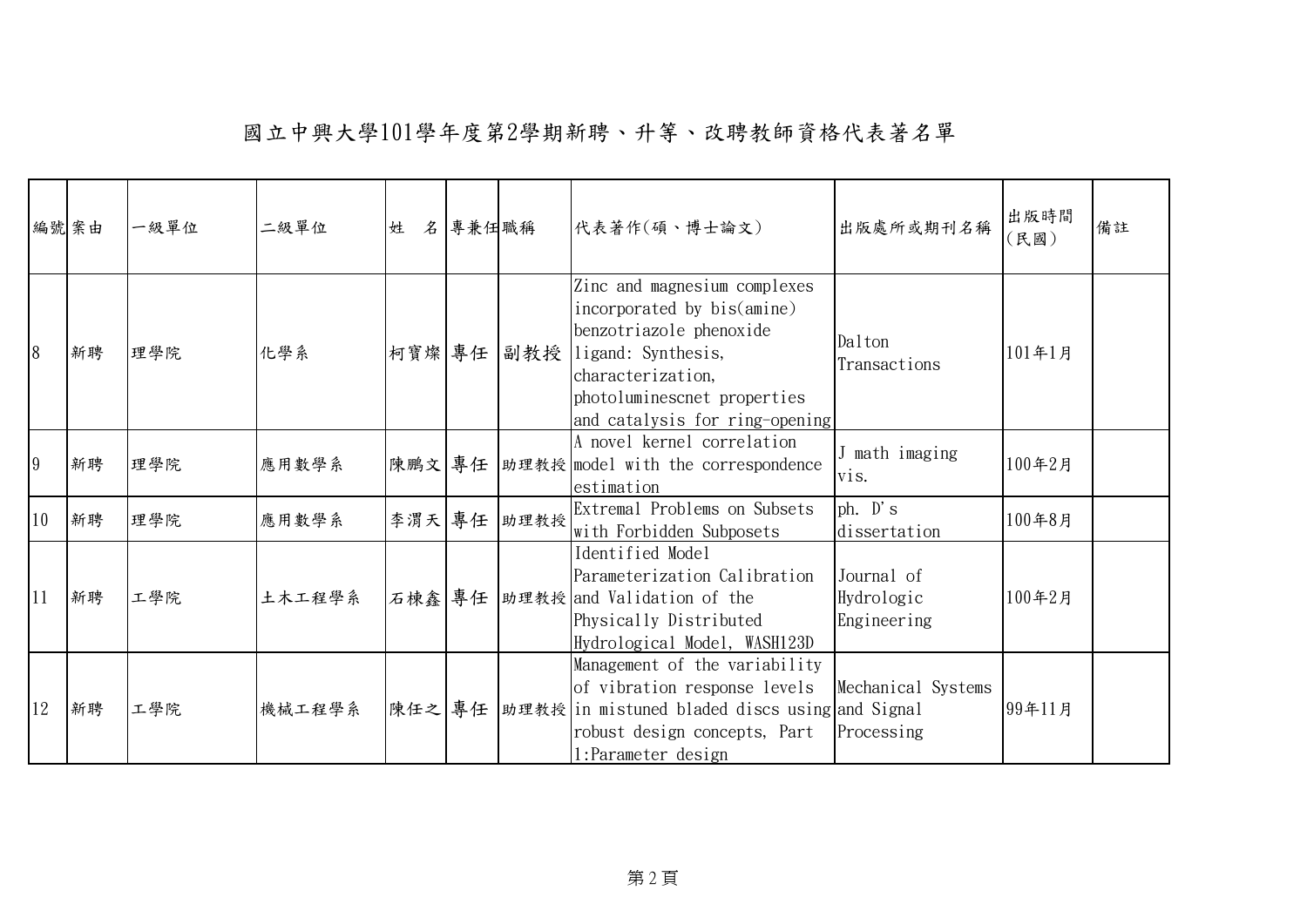|    | 編號案由 | 一級單位 | 二級單位             | 姓      | 名專兼任職稱 |             | 代表著作(碩、博士論文)                                                                                                                                                                                      | 出版處所或期刊名稱                                    | 出版時間<br>(民國) | 備註 |
|----|------|------|------------------|--------|--------|-------------|---------------------------------------------------------------------------------------------------------------------------------------------------------------------------------------------------|----------------------------------------------|--------------|----|
| 13 | 新聘   | 工學院  | 環境工程學系           | 林坤儀 專任 |        |             | Effects of Bonding Types and<br>Functional Groups on CO2<br> 助理教授 Capture using Novel Multiphase Sciences and<br>Systmes of Liquid-like<br>Nanoparticle Organic Hybrid                            | Environmental<br>Technology(ES&T)            | 100年6月       |    |
| 14 | 新聘   | 工學院  | 化學工程學系           | 楊宏達專任  |        | 助理教授        | Large-Scale Colloidal Self-<br>Assembly by Doctor Blade                                                                                                                                           | Langmuir                                     | 99年7月        |    |
| 15 | 新聘   | 工學院  | 材料科學與工程<br>學系    |        |        | 蔡銘洪 專任 助理教授 | Thermal stability and<br>performance of NbSiTaTiZr<br>high-entropy alloy barrier for<br>copper metallization                                                                                      | Journal of The<br>Electrochemical<br>Society | 100年10月      |    |
| 16 | 新聘   | 獸醫學院 | 獸醫學系             | 陳文英 專任 |        |             | Benefical effect of<br>助理教授 docosahexaenoic acid on<br>cholestatic liver injury in                                                                                                                | Journal of<br>Nutritional<br>Biochemistry    | 101年         |    |
| 17 | 新聘   | 獸醫學院 | 徵生物暨公共衛<br>生學研究所 | 歐繕嘉專任  |        | 助理教授        | Comparison of a TaqMan Real-<br>time Polymerase Chain Reaction Journal of<br>Assay with a Loop-mediated<br>Isothermal Amplification Assay Diagnostic<br>for Detection of Gallid<br>Herpesvirus 1. | Veterinary<br>Investigation                  | 101年1月       |    |
| 18 | 新聘   | 管理學院 | 行銷學系             | 羅惠宜 專任 |        |             | Insight into compulsive<br>buying: A new exploration into<br> 助理教授 choice behariour in compulsive   chariotic<br>shopping (瞭解強迫性購買:強迫<br>性購物選擇行為的新探索)                                             | University College                           | 97年4月        |    |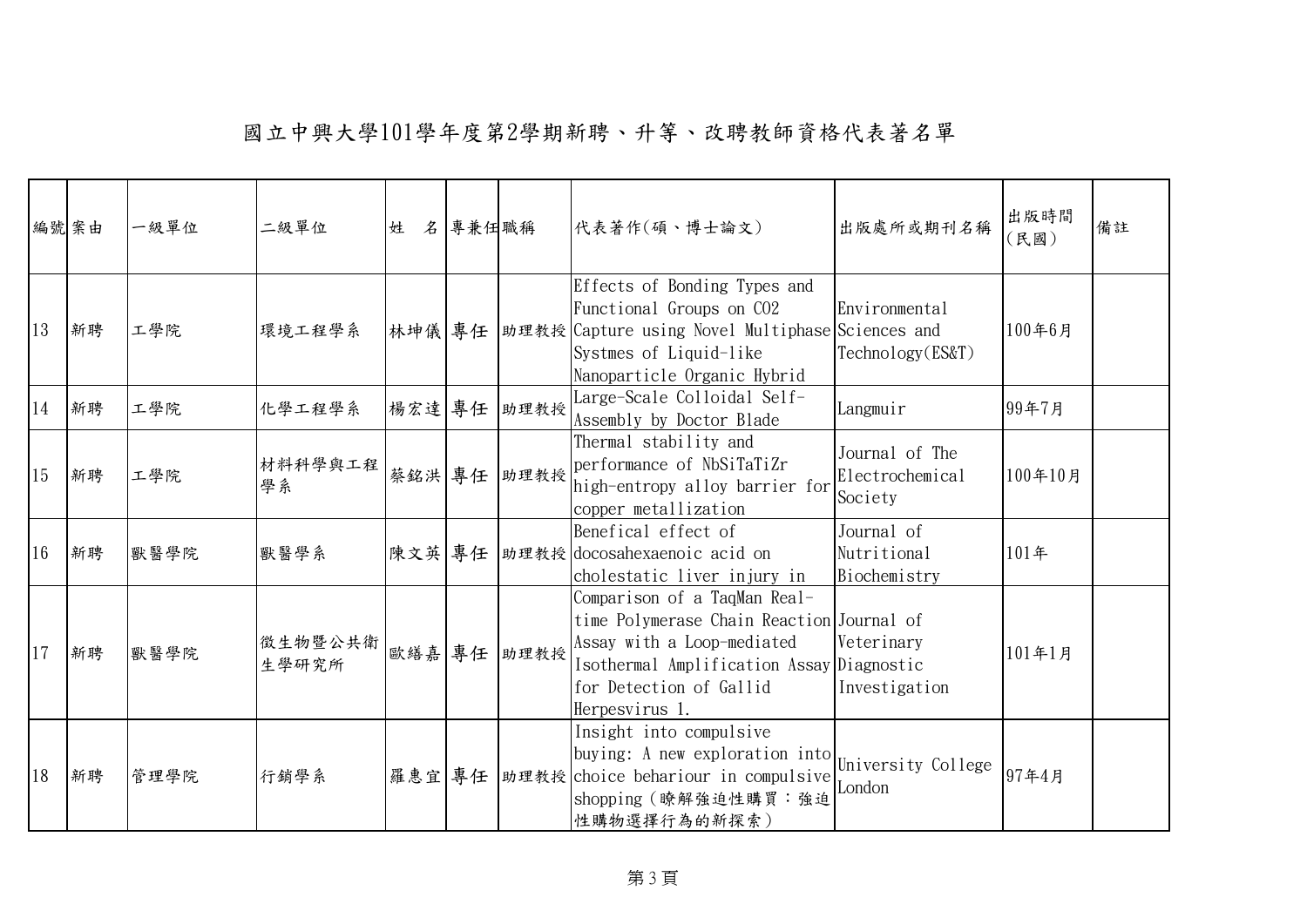|    | 編號案由             | 一級單位  | 二級單位           | 姓      | 名專兼任職稱 |      | 代表著作(碩、博士論文)                                                                                                                                                                             | 出版處所或期刊名稱                     | 出版時間<br>(民國) | 備註   |
|----|------------------|-------|----------------|--------|--------|------|------------------------------------------------------------------------------------------------------------------------------------------------------------------------------------------|-------------------------------|--------------|------|
| 19 | 新聘               | 管理學院  | 行銷學系           | 武為棣 專任 |        | 助理教授 | 接單生產環境下的離散動態訂單允<br>收模型(Discrete Dynamic Order<br>Admission Model Under MTO B2B<br>Environment)                                                                                           | 國立台灣大學                        | 99年12月       |      |
| 20 | 新聘               | 管理學院  | 資訊管理學系         | 陳佳楨 專任 |        |      | Learning in a u-Museum:<br>助理教授 Developing a context-aware<br>ubiquitous learning                                                                                                        | Computers &<br>Education      | 101年11月      |      |
| 21 | 新聘               | 法政學院  | 國際政治研究所 楊三億 專任 |        |        | 助理教授 | 捷克入盟前環境政策之歐洲化學習<br>過程                                                                                                                                                                    | 歐美研究                          | 100年6月       |      |
| 22 | 新聘               | 體育室   |                | 簡如君 專任 |        | 講師   | 【絕代雙嬌】表演製作探討與舞作<br>分析                                                                                                                                                                    | 國立臺灣體育學院                      | 99年1月        |      |
| 23 | 新聘               | 體育室   |                | 賈凡     | 專任     |      | 2008年前進奧運八搶三棒球資格賽<br> 助理教授 運觀光參與動機、吸引力與忠誠度 生物與休閒事業研究<br>之研究                                                                                                                              |                               | 97年9月        |      |
| 24 | 新聘               | 法政學院  | 法律學系           | 陳信安 兼任 |        |      | 地方自治團體於能源供應領域投資<br>公私合資事業之法律許可性及行為<br>規範(Rechtliche Zulassigkeit<br>助理教授 und Handlungs-vorgaben<br>gemischt-wirtschaftlicher<br>Unternehmen mit kommunaler<br>Beteiligung im Bereich der | 德國Baden-Baden<br>Nomos-Verlag | 101年6月       | 博士論文 |
| 25 | 合聘送<br>審教師<br>資格 | 生命科學院 | 生命科學系          | 黃文山 合聘 |        | 教授   | Climate change impacts on<br>fitness depend on nesting<br>habitat in lizards.                                                                                                            | Functional Ecology            | 100年4月       |      |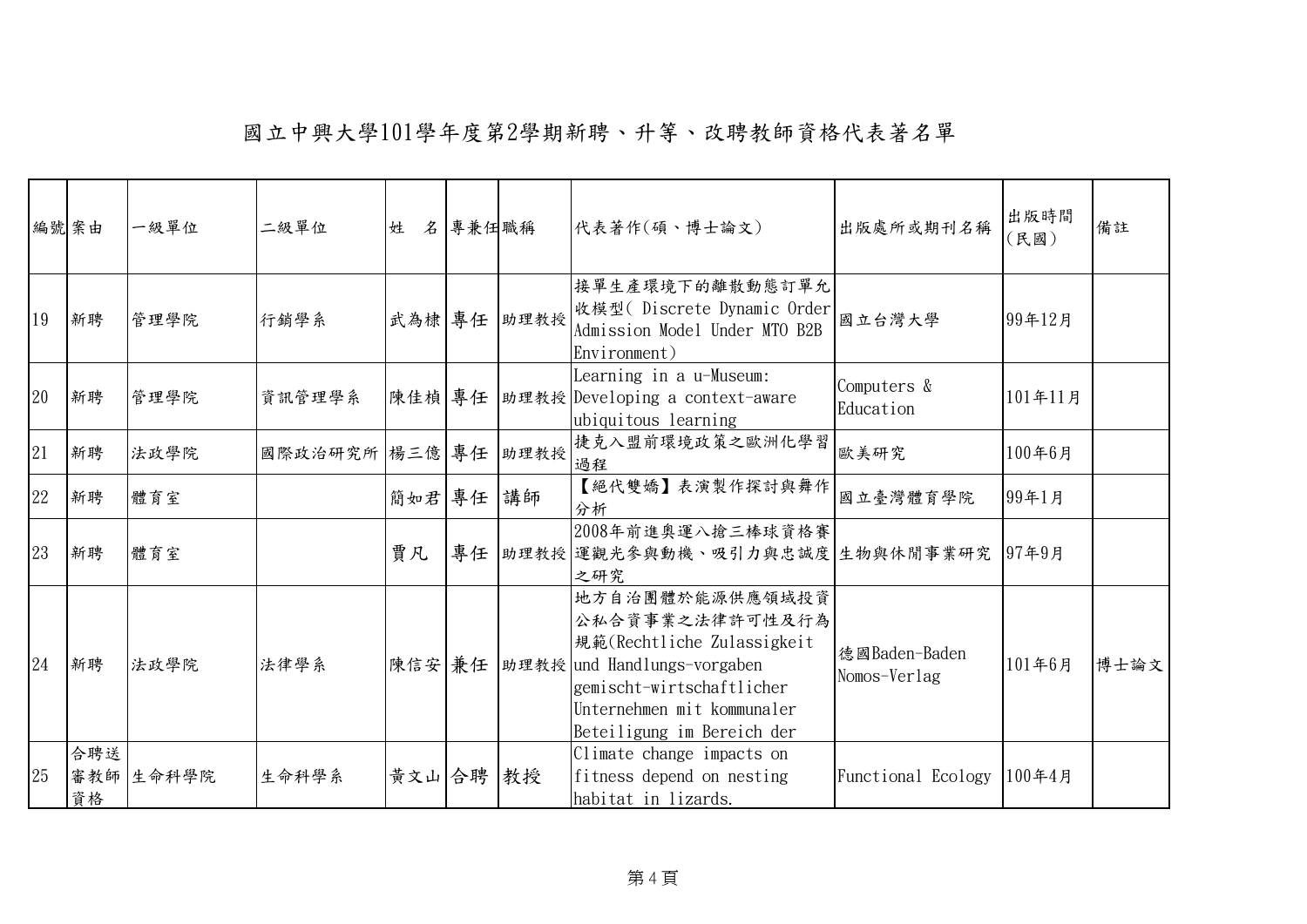|    | 編號案由 | 一級單位                      | 二級單位                  | 姓         | 名專兼任職稱 |     | 代表著作(碩、博士論文)                                                                                                                                                                        | 出版處所或期刊名稱                          | 出版時間<br>(民國)   | 備註 |
|----|------|---------------------------|-----------------------|-----------|--------|-----|-------------------------------------------------------------------------------------------------------------------------------------------------------------------------------------|------------------------------------|----------------|----|
| 26 | 升等   | 農業暨自然資源  <br>植物病理學系<br>學院 |                       | 陳珮臻 專任    |        |     | Sexual Compatibility among<br>Different Host-Originated<br> 副教授   Isolates of Aphelenchoides<br>besseyi and the Inheritance of<br>the Parasitism                                    | PLoS One                           | 101年7月         |    |
| 27 | 升等   | 農業暨自然資源  <br>植物病理學系<br>學院 |                       | 李敏惠專任     |        | 教授  | Formation of highly branched<br>hyphae by Colletotrichum<br>acutatum within the fruit<br>cuticles of Capsicum spp.                                                                  | Plant Pathology                    | 101年4月         |    |
| 28 | 升等   | 農業暨自然資源 昆蟲學系<br>學院        |                       | 唐立正 專任 教授 |        |     | A Comparison of Artificial<br>Diet and Hybrid Sweet Corn for<br>the Rearing of Helicoverpa<br>armigera (Hubner)<br>(Lepidoptera: Noctuidae) Based<br>on Life Table Characteristics. | Environ. Entomol.                  | 101年2月         |    |
| 29 | 升等   | 農業暨自然資源<br>學院             | 動物科學系                 | 黃三元 專任    |        | 教授  | Differential expression of<br>porcine testis proteins during Reproduction<br>postnatal development                                                                                  | Animal<br>Science                  | 100年2月         |    |
| 30 | 升等   | 學院                        | 農業暨自然資源 生物產業管理研<br>究所 | 蔡必焜專任     |        |     | Impact of extraversion and<br>副教授 sensation seeking on<br>international tourism choices                                                                                             | Social Behavior<br>and Personality | 101年7月<br>已被接受 |    |
| 31 | 升等   | 理學院                       | 物理系                   | 張志軍 專任    |        | 副教授 | Light-mediated quantum phase<br>transition and manipulations<br>of the quantum states of<br>arrayed two-level atoms                                                                 | New Journal of<br>Physics          | 101年7月         |    |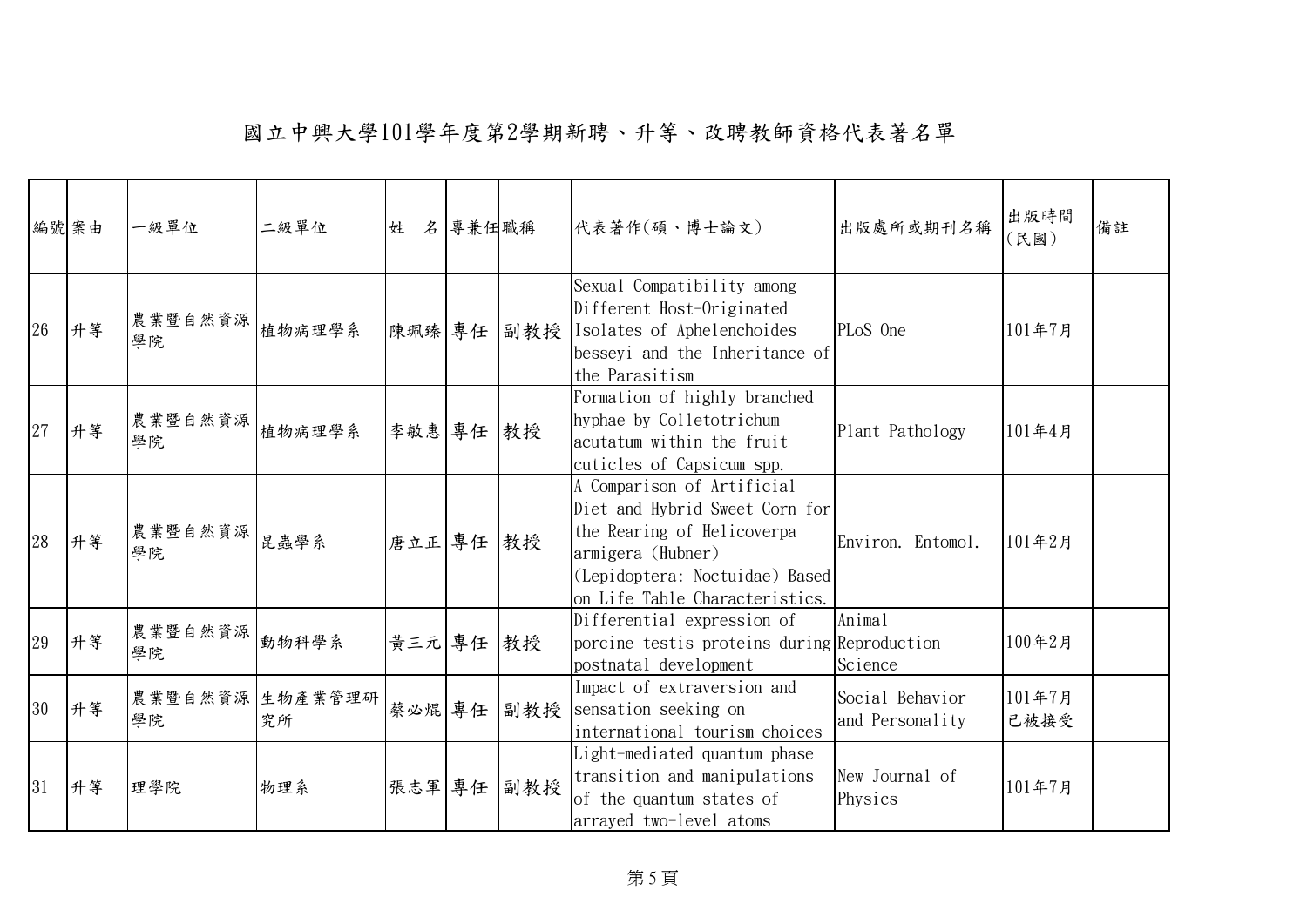|    | 編號案由 | 一級單位  | 二級單位          | 姓         | 名專兼任職稱 |             | 代表著作(碩、博士論文)                                                                                                                                                  | 出版處所或期刊名稱                                           | 出版時間<br>(民國)   | 備註 |
|----|------|-------|---------------|-----------|--------|-------------|---------------------------------------------------------------------------------------------------------------------------------------------------------------|-----------------------------------------------------|----------------|----|
| 32 | 升等   | 理學院   | 化學系           |           |        | 林彥甫 專任 助理教授 | Real-time thermal imaging of<br>fast exothermic reactions<br>involving the hazardous<br>combination of methylethyl<br>ketone peroxide and inorganic<br>acieds | Industrial and<br>Engineering<br>Chemistry Research | 101年7月         |    |
| 33 | 升等   | 理學院   | 化學系           | 陳炳宇 專任    |        | 副教授         | Paramagnetic NMR Shifts for<br>Saddle-Shaped Five-Coordinate<br>Iron(III) Porphyrin Complexes<br>with Intermediate-Spin                                       | Angew. Chem. Int.<br>Ed.                            | 101年8月         |    |
| 34 | 升等   | 工學院   | 土木工程學系        | 謝孟勳 專任    |        | 教授          | Modeling asphalt pavement<br>overlay transverse cracks<br>using the genetic operation<br>tree and Levenberg-Marquardt                                         | Expert Systems<br>with Applications                 | 101年4月         |    |
| 35 | 升等   | 工學院   | 電機工程學系        | 林維亮 專任    |        | 副教授         | A bus-based static volumetric<br>three-dimensional active<br>matrix display with a one-<br>dimensional connection                                             | IEEE Journal of<br>Display Technology               | 101年8月<br>已被接受 |    |
| 36 | 升等   | 生命科學院 | 分子生物學研究 <br>所 | 楊秋英 專任 教授 |        |             | The Immunomodulatory Activity<br>of Meningococcal Lipoprotein<br>Ag476 Depends on the<br>Conformation Made up of the<br>Lipid and Protein Moieties.           | PLoS One                                            | 101年7月         |    |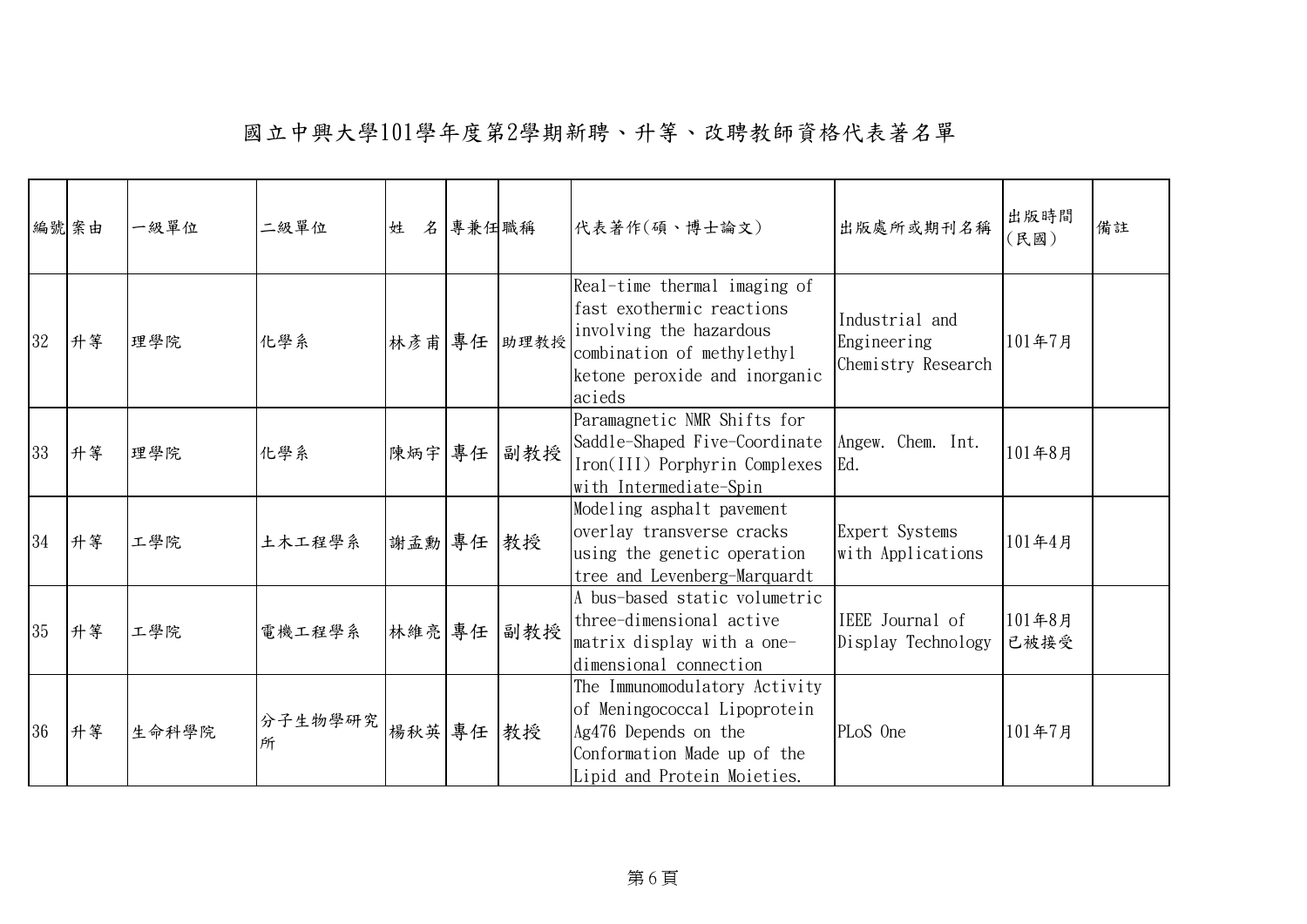|    | 編號案由 | 一級單位  | 二級單位             | 姓      | 名專兼任職稱 |      | 代表著作(碩、博士論文)                                                                                                                                         | 出版處所或期刊名稱                                                      | 出版時間<br>(民國) | 備註   |
|----|------|-------|------------------|--------|--------|------|------------------------------------------------------------------------------------------------------------------------------------------------------|----------------------------------------------------------------|--------------|------|
| 37 | 升等   | 生命科學院 | 生物醫學研究所 闕斌如 專任   |        |        | 教授   | Chemotherapeutic agents<br>enhance cell migration and<br>epithelial-to-mesenchymal<br>transition through transient<br>$up-regulation of tNOX(ENOX2)$ | Biochimica et<br>Biophysica<br>$Acta(BBA)-General$<br>Subjects | 101年7月       |      |
| 38 | 升等   | 獸醫學院  | 微生物暨公共衛<br>生學研究所 | 趙黛瑜 專任 |        | 副教授  | The changing epidemiology of<br>varicella incidence after<br>implementation of the one-dose<br>varicella vaccination policy.                         | Vaccine                                                        | 100年2月       |      |
| 39 | 升等   | 管理學院  | 企業管理學系           | 蕭櫓     | 專任     | 副教授  | Returns Ploicy and Quality<br>Risk in E-Business                                                                                                     | Production and<br>Operations<br>Management                     | 101年5月       |      |
| 40 | 改聘   | 文學院   |                  | 張瓊瑜 兼任 |        | 副教授  | 日本語における受動文の研究<br>台湾日本語教育的見地から–                                                                                                                       | 東吳大學                                                           | 101年1月       | 博士論文 |
| 41 | 改聘   | 文學院   | 歷史學系             | 蘇全正兼任  |        | 助理教授 | 臺灣佛教與家族–以霧峰林家為中<br>心之研究                                                                                                                              | 國立中正大學                                                         | 100年7月       | 博士論文 |
| 42 | 改聘   | 工學院   | 電機工程學系           | 賴永齡 兼任 |        | 教授   | Electromagnetic<br>Characteristics of a Novel<br>Radio-Frequency<br>Complementary Metal-Oxide-                                                       | <b>IEEE</b> Transactions<br>on Magnetics                       | 100年10月      |      |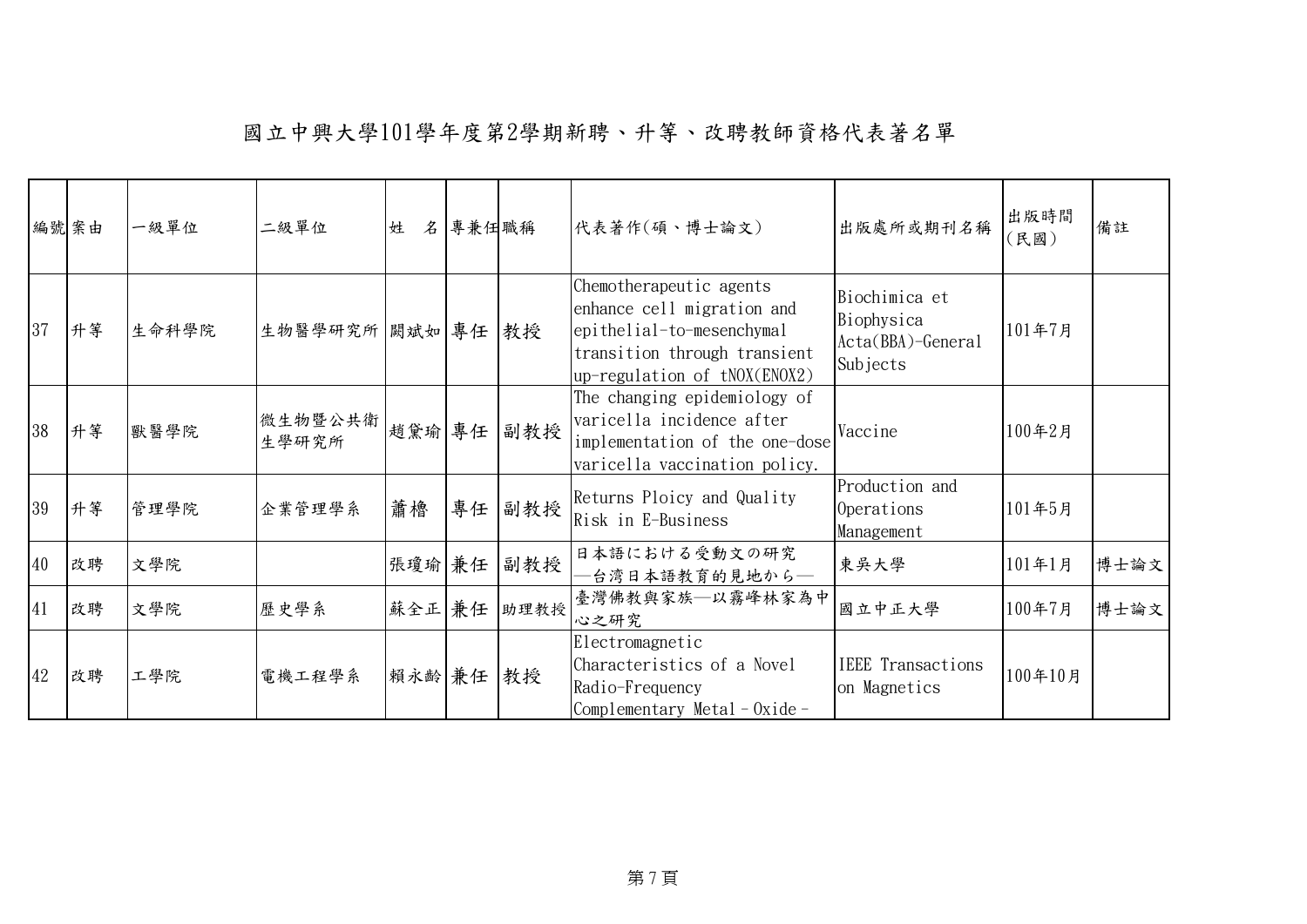|    | 編號案由                   | 一級單位  | 二級單位          | 姓         | 名專兼任職稱 |      | 代表著作(碩、博士論文)                                                                                                                                  | 出版處所或期刊名稱                                        | 出版時間<br>(民國) | 備註   |
|----|------------------------|-------|---------------|-----------|--------|------|-----------------------------------------------------------------------------------------------------------------------------------------------|--------------------------------------------------|--------------|------|
| 43 | 改聘                     | 生命科學院 | 生命科學系         | 吳俊穎 兼任 教授 |        |      | Histamine <sub>2</sub> -Recept<br>or Antagonists Are<br>an Alternative to<br>Proton Pump<br>Inhibitor in<br>Patients Receiving<br>Clopidogrel | Gastroenterolog                                  | 99年10月       |      |
| 44 | 兼任教<br>師送審<br>教師資<br>涑 | 文學院   | 歷史學系          | 杜子信兼任     |        | 助理教授 | Die Deutsche Ostsiedlung als<br>Ideologie<br>bis zum Ende des Ersten<br>Weltkriegs                                                            | kassel University                                | 98年10月       | 博士論文 |
| 45 | 新聘                     | 文學院   |               | 吳穎錫 兼任    |        | 講師   | El Analisis de Educacion de<br>Adultos de Espana: CFA Josepa<br>Massanes I Dalmau de Tarragona                                                | 淡江大學                                             | 99年12月       |      |
| 46 | 新聘                     | 工學院   | 材料科學與工程<br>學系 | 蕭進松 兼任    |        | 教授   | An Algorithm for Beam<br>Propagation Method<br>in Matrix Form                                                                                 | IEEE JOURNAL OF<br>QUANTUM<br><b>ELECTRONICS</b> | 99年3月        |      |
| 47 | 新聘                     | 工學院   | 材料科學與工程<br>學系 | 陳瑞卿兼任     |        |      | Energy Cost Optimization by<br>Adequate<br>助理教授 Transmission Rate Dividing in<br>Wireless<br>Communication System                             | <b>INFORMATICA</b>                               | 97年5月        |      |
| 48 | 新聘                     | 工學院   | 材料科學與工程<br>學系 | 郭哲瑋兼任     |        | 助理教授 | Study of vibration welding<br>mechanism                                                                                                       | Science and<br>Technology of<br>Welding and      | 97年5月        |      |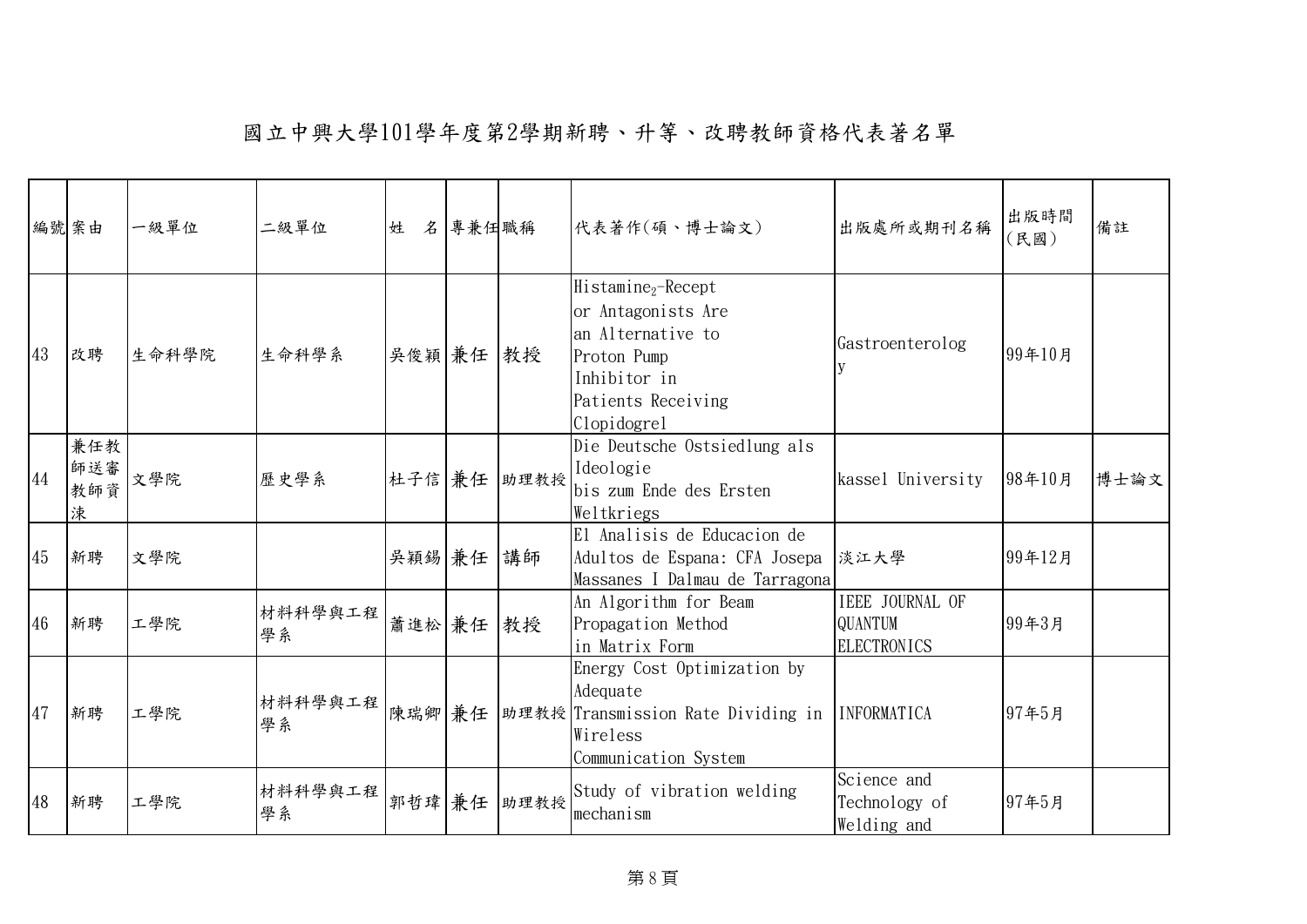|    | 編號案由 | 一級單位   | 二級單位                | 姓         | 名 專兼任職稱 |     | 代表著作(碩、博士論文)                                                                                                                          | 出版處所或期刊名稱                                        | 出版時間<br>(民國) | 備註 |
|----|------|--------|---------------------|-----------|---------|-----|---------------------------------------------------------------------------------------------------------------------------------------|--------------------------------------------------|--------------|----|
| 49 | 新聘   | 工學院    | 學士後太陽能光<br>電學程      | 譚仁芳 兼任    |         | 講師  | 溫度感測元件於程序控制系統穩定<br>之應用                                                                                                                | 高立圖書                                             | 101年2月       |    |
| 50 | 新聘   | 生命科學院  | 生物化學研究所 黃濟鴻 兼任 助理教授 |           |         |     | Purified Recombinant TAT-<br>Homeobox<br>B4 Expands CD34p Umbilical<br>Cord Blood<br>and Peripheral Blood<br>Progenitor Cells Ex Vivo | <b>TISSUE</b><br>ENGINEERING: Part<br>C Methods. | 99年11月       |    |
| 51 | 新聘   | 管理學院   | 高階經理人碩士<br>在職專班     | 林建煌 兼任 教授 |         |     | Effects of Mood States on<br>Variety<br>Seeking: The Moderating Roles<br>οf                                                           | Psychology and<br>Marketing                      | 101年3月       |    |
| 52 | 新聘   | 管理學院   | 高階經理人碩士<br>在職專班     | 丘宏昌 兼任    |         | 教授  | How to Align Your Brand<br>Stories with Your Products                                                                                 | Journal of<br>Retailing                          | 101年6月       |    |
| 53 | 新聘   | 管理學院   | 高階經理人碩士<br>在職專班     | 彭朱如兼任     |         | 教授  | Is Cooperation with<br>Competitors a Good<br>Idea? An Example in Practice                                                             | British Journal of 100年8月<br>Management          | 已被接受         |    |
| 54 | 新聘   | 管理學院   | 高階經理人碩士<br>在職專班     | 林尚平 兼任    |         | 教授  | 組織條件與購併後組織管理之構形<br>關係:以台灣金融產業為例                                                                                                       | 管理評論                                             | 100年10月      |    |
| 55 | 新聘   | 法政學院   | 法律學系                | 卓俊雄 兼任    |         | 副教授 | 人壽休險證夯化發仃笨稱興監埋機                                                                                                                       | 智勝文化                                             | 97年8月        |    |
| 56 | 新聘   | 師資培育中心 |                     |           |         |     | 以精熟學習理論與雙碼理論發展數<br>王沛清 兼任 助理教授 位化教學策略之研究-以國民中學<br>數學科為例                                                                               | 彰化師範大學                                           | 100年         |    |
| 57 | 新聘   | 法政學院   | 法律學系                | 吳光陸 兼任 講師 |         |     | 從民事訴訟法觀點探討仲裁費用                                                                                                                        | 仲裁季刊                                             | 98年3月        |    |